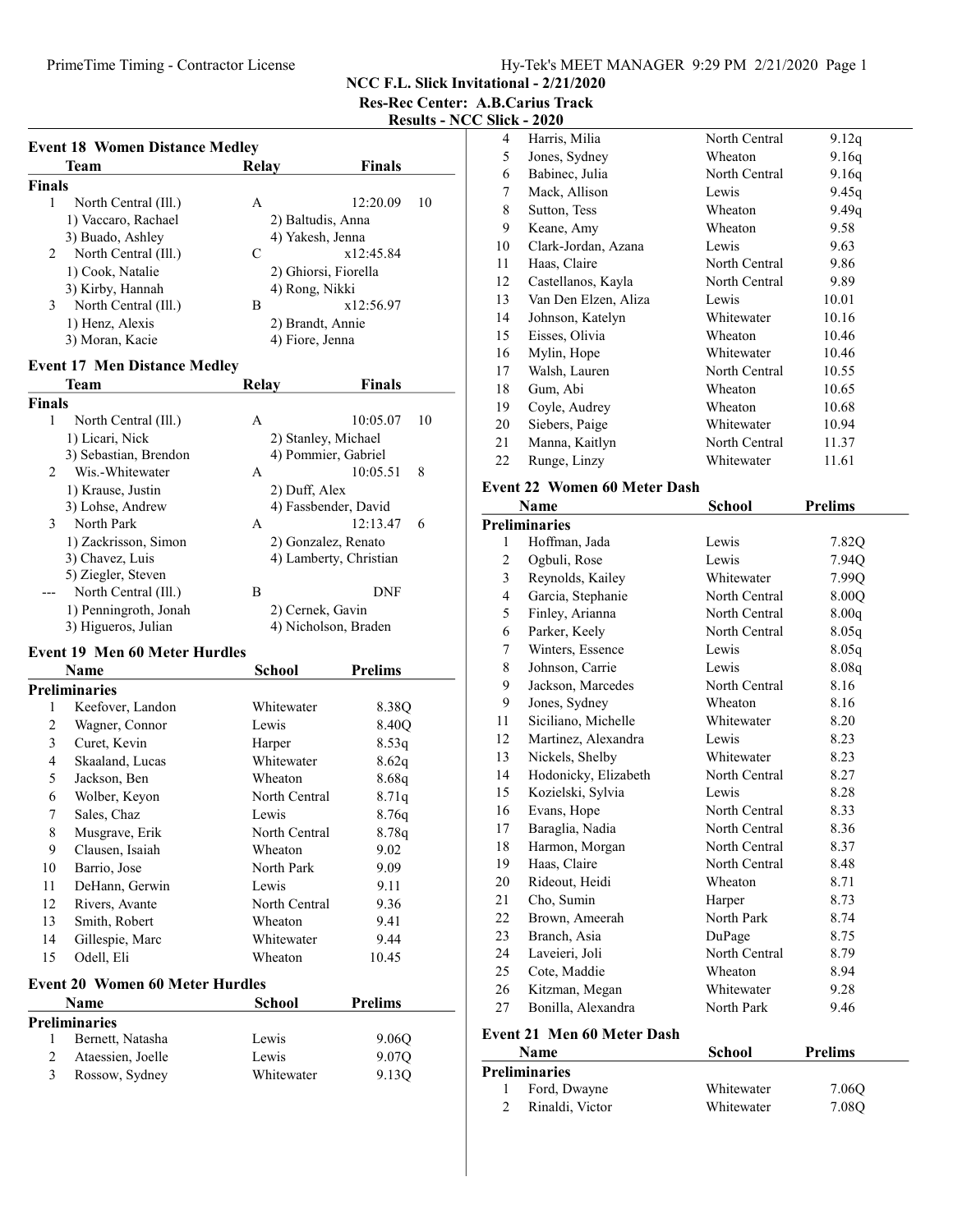NCC F.L. Slick Invitational - 2/21/2020

Res-Rec Center: A.B.Carius Track Results - NCC Slick - 2020

|                         | Preliminaries  (Event 21 Men 60 Meter Dash) |                           |                |                         |
|-------------------------|---------------------------------------------|---------------------------|----------------|-------------------------|
|                         | <b>Name</b>                                 | <b>School</b>             | <b>Prelims</b> |                         |
| 3                       | Henderson-Zintz, Oren                       | Whitewater                | 7.09Q          |                         |
| $\overline{4}$          | Kelly, Thomas                               | Whitewater                | 7.14Q          |                         |
| 5                       | Gawenda, Griffin                            | Whitewater                | 7.12q          |                         |
| 6                       | Spivery, Jamauri                            | North Central             | 7.15q          |                         |
| 7                       | Bailey, Nate                                | North Central             | 7.18q          |                         |
| 8                       | Andersen, Nick                              | Whitewater                | 7.21q          |                         |
| 9                       | Kocanda, Reese                              | Lewis                     | 7.23           |                         |
| 10                      | Johnson, Kendall                            | North Central             | 7.23           |                         |
| 11                      | Rivers, Avante                              | North Central             | 7.33           |                         |
| 12                      | Jackson, Ben                                | Wheaton                   | 7.42           |                         |
| 13                      | Newell, Adrian                              | North Central             | 7.45           |                         |
| 14                      | Stallings, Craig                            | Harper                    | 7.47           |                         |
| 15                      | Fruscione, Joey                             | Harper                    | 7.47           |                         |
| 16                      | Clark, Devaughn                             | DuPage                    | 7.52           |                         |
| 17                      | Robinson, Zachariah                         | North Central             | 7.60           |                         |
| 18                      | Bennett, Kheino                             | North Park                | 7.60           |                         |
| 19                      | Earnst, Jeremy                              | Wheaton                   | 7.64           |                         |
| 20                      | Reiman, Patrick                             | DuPage                    | 7.81           |                         |
| 21                      | Tomblinson, Devon                           | North Central             | 7.90           |                         |
| 22                      | Buffkin, Triston                            | DuPage                    | 8.20           |                         |
| 23                      | Lee, Matthew                                | DuPage                    | 9.92           |                         |
| $---$                   | Smith, Charles                              | Exhibition3               | X7.28          |                         |
| ---                     | Sudduth, Logan                              | Exhibition                | X7.34          |                         |
| $---$                   | Gladney, Treavion                           | Exhibition                | X7.77          |                         |
|                         |                                             |                           |                |                         |
|                         | Event 25 Women 5000 Meter Run               |                           |                |                         |
|                         | Name                                        | <b>School</b>             | <b>Finals</b>  |                         |
| Finals                  |                                             |                           |                |                         |
| 1                       | Ogburn, Cassandra                           | Illinois-Chicago 18:57.18 |                | 10                      |
| $\overline{2}$          | Cabas, Camille                              | Lewis                     | 19:59.95       | 8                       |
| 3                       | Stapleton, Ally                             | Wheaton                   | 20:02.53       | 6                       |
| 4                       | Stapleton, Catherine                        | Wheaton                   | 20:28.74       | 5                       |
|                         | Event 23 Men 5000 Meter Run                 |                           |                |                         |
|                         | Name                                        | <b>School</b>             | <b>Finals</b>  |                         |
| <b>Finals</b>           |                                             |                           |                |                         |
| 1                       | Rivers, Nehemiah                            | Illinois-Chicago 15:35.25 |                | 10                      |
| $\overline{2}$          | Shroda, Bjorn                               | North Central             | 15:37.57       | 8                       |
| $\mathfrak{Z}$          | Pulido, AJ                                  | Lewis                     | 15:41.89       | 6                       |
| $\overline{\mathbf{4}}$ | Zimdars, Seth                               | Whitewater                | 15:45.06       | 5                       |
| 5                       | Freeman, Peter                              | Lewis                     | 16:10.85       | $\overline{\mathbf{4}}$ |
| 6                       | Laskero, Daniel                             | Lewis                     | 16:18.08       | $\mathfrak{Z}$          |
| 7                       | Wolfersberger, Wyatt                        | Lewis                     | 16:30.17       | $\sqrt{2}$              |
| 8                       | Vodicka, Tony                               | Lewis                     | 16:58.73       | 1                       |
| 9                       | Cross, Ryan                                 | Wheaton                   | 17:28.79       |                         |
| ---                     | Hennessey, Patrick                          | Lewis                     | DNF            |                         |
| ---                     | Smith, Kent                                 | Exhibition                | X15:48.28      |                         |
|                         | <b>Event 20 Women 60 Meter Hurdles</b>      |                           |                |                         |
|                         | Name                                        | <b>School</b>             | <b>Finals</b>  |                         |
| Finals                  |                                             |                           |                |                         |
| $\mathbf{1}$            | Bernett, Natasha                            | Lewis                     | 8.86           | 10                      |
| $\mathfrak{2}$          |                                             |                           |                |                         |
|                         |                                             |                           |                |                         |
| 3                       | Ataessien, Joelle<br>Harris, Milia          | Lewis<br>North Central    | 9.06<br>9.14   | 8<br>6                  |

| Rossow, Sydney | Whitewater    | 9.18 | - 5            |  |
|----------------|---------------|------|----------------|--|
| Babinec, Julia | North Central | 9.23 | $\overline{4}$ |  |
| Jones, Sydney  | Wheaton       | 9.35 | $\mathcal{R}$  |  |
| Mack, Allison  | Lewis         | 9.37 |                |  |
| Sutton, Tess   | Wheaton       | 9.53 |                |  |

### Event 19 Men 60 Meter Hurdles

|               | <b>Name</b>      | School        | <b>Finals</b> |               |
|---------------|------------------|---------------|---------------|---------------|
| <b>Finals</b> |                  |               |               |               |
|               | Keefover, Landon | Whitewater    | 8.23          | 10            |
| 2             | Wagner, Connor   | Lewis         | 8.26          | 8             |
| 3             | Wolber, Keyon    | North Central | 8.52          | 6             |
| 4             | Jackson, Ben     | Wheaton       | 8.56          | 5             |
| 5             | Sales, Chaz      | Lewis         | 8.61          | 4             |
| 6             | Curet, Kevin     | Harper        | 8.65          | 3             |
|               | Skaaland, Lucas  | Whitewater    | 8.73          | $\mathcal{D}$ |
| 8             | Musgrave, Erik   | North Central | 8.76          |               |

#### Event 22 Women 60 Meter Dash

|               | Name              | School        | <b>Finals</b> |               |
|---------------|-------------------|---------------|---------------|---------------|
| <b>Finals</b> |                   |               |               |               |
|               | Hoffman, Jada     | Lewis         | 7.81          | 10            |
| 2             | Ogbuli, Rose      | Lewis         | 7.86          | 8             |
| 3             | Garcia, Stephanie | North Central | 7.91          | 6             |
| 4             | Reynolds, Kailey  | Whitewater    | 7.93          | 5             |
| 5             | Finley, Arianna   | North Central | 7.96          | 4             |
| 6             | Winters, Essence  | Lewis         | 8.03          | 3             |
| 7             | Johnson, Carrie   | Lewis         | 8.10          | $\mathcal{P}$ |
| 8             | Parker, Keely     | North Central | 8.16          |               |

## Event 21 Men 60 Meter Dash

|               | Name                  | School        | <b>Finals</b> |                |
|---------------|-----------------------|---------------|---------------|----------------|
| <b>Finals</b> |                       |               |               |                |
|               | Ford, Dwayne          | Whitewater    | 6.94          | 10             |
| 2             | Rinaldi, Victor       | Whitewater    | 6.99          | 8              |
| 3             | Henderson-Zintz, Oren | Whitewater    | 7.07          | 6              |
| 4             | Spivery, Jamauri      | North Central | 7.10          | 5              |
| 5             | Gawenda, Griffin      | Whitewater    | 7.11          | $\overline{4}$ |
| 6             | Bailey, Nate          | North Central | 7.12          | $\mathcal{E}$  |
|               | Andersen, Nick        | Whitewater    | 7.19          | $\mathcal{P}$  |
| 8             | Kelly, Thomas         | Whitewater    | 725           |                |

## Event 29 Women 1 Mile Run

|               | Event 29 Women 1 Mile Run |               |               |               |  |
|---------------|---------------------------|---------------|---------------|---------------|--|
|               | Name                      | School        | <b>Finals</b> |               |  |
| <b>Finals</b> |                           |               |               |               |  |
| 1             | Braun, Jessie             | Whitewater    | 5:18.24       | 10            |  |
| 2             | Lyle, Ally                | Wheaton       | 5:21.92       | 8             |  |
| 3             | Amill-Ramos, Arianna      | Lewis         | 5:24.38       | 6             |  |
| 4             | Kimble, Caroline          | Wheaton       | 5:28.26       | 5             |  |
| 5             | Gagnon, Dianna            | Wheaton       | 5:29.93       | 4             |  |
| 6             | Prestifilippo, Sydney     | Whitewater    | 5:30.52       | 3             |  |
| 7             | Setran, Anna Joy          | Wheaton       | 5:31.68       | $\mathcal{L}$ |  |
| 8             | Rodriguez, Leslye         | North Central | 5:35.12       | 1             |  |
| 9             | Sanchez, Gaby             | Lewis         | 5:35.28       |               |  |
| 10            | Armstrong, Kaitlin        | Wheaton       | 5:40.71       |               |  |
| 11            | Dobbs, Alyssa             | Whitewater    | 5:43.28       |               |  |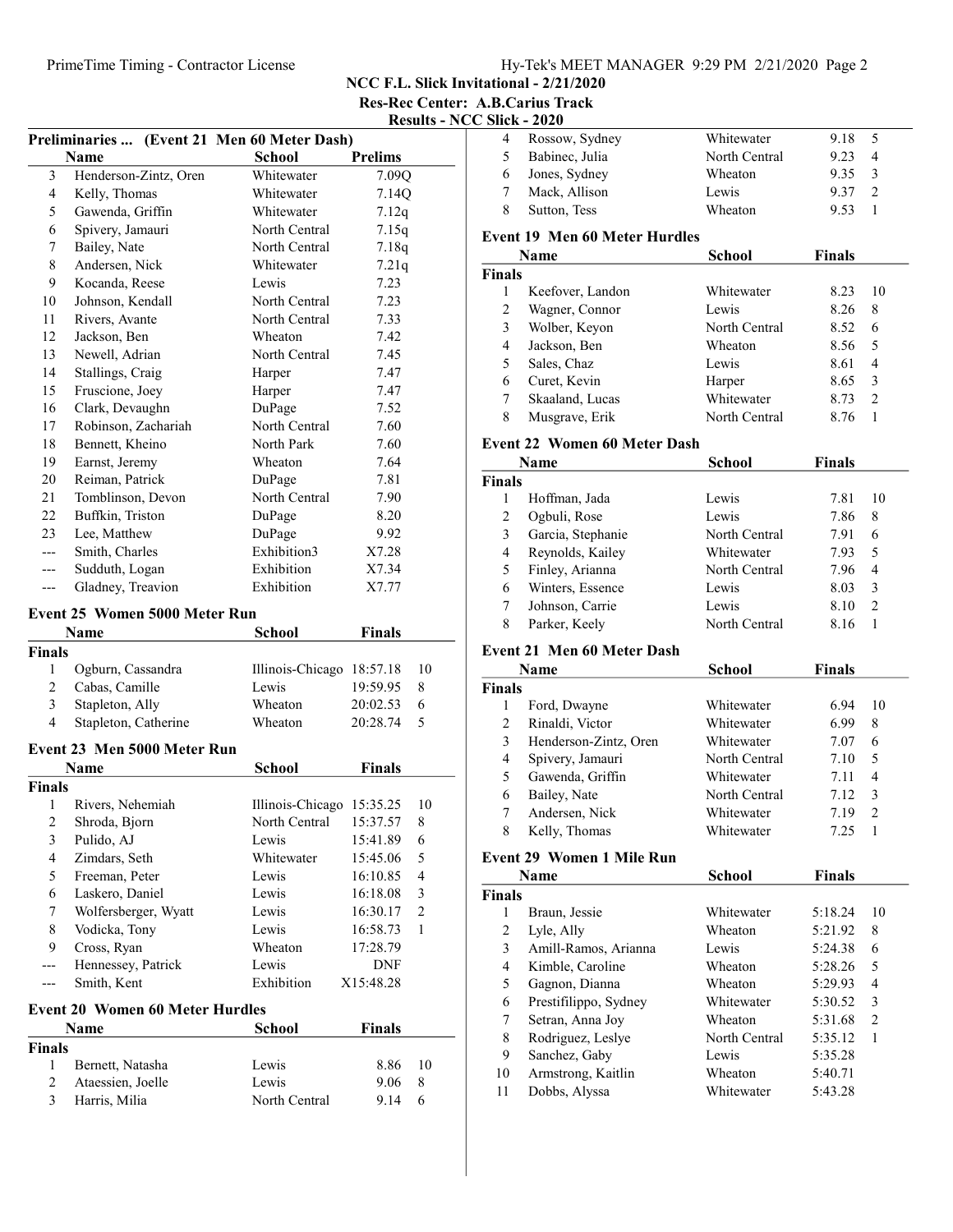NCC F.L. Slick Invitational - 2/21/2020

Res-Rec Center: A.B.Carius Track Results - NCC S

|                | Finals  (Event 29 Women 1 Mile Run) |               |               |                |
|----------------|-------------------------------------|---------------|---------------|----------------|
|                | Name                                | <b>School</b> | <b>Finals</b> |                |
| 12             | Cavanaugh, Jill                     | Whitewater    | 5:44.98       |                |
| 13             | McLaughlin, Allyson                 | North Central | 5:45.71       |                |
| 14             | Rishko, Wilma                       | Harper        | 5:52.13       |                |
| 15             | Walstrom, Kathleen                  | North Central | 5:59.58       |                |
| 16             | Fetzer, Emily                       | DuPage        | 5:59.65       |                |
| 17             | Hauser, Kennedy                     | Whitewater    | 6:04.78       |                |
| 18             | Daley, Sarah                        | Whitewater    | 6:05.84       |                |
| 19             | Salzmann, Charlieanna               | North Central | 6:07.99       |                |
| 20             | Kinjerski, Jenny                    | Whitewater    | 6:10.79       |                |
| 21             | Livesay, Jena                       | North Central | 6:23.92       |                |
| 22             | O'Leary, Meghan                     | North Central | 6:40.95       |                |
| 23             | Mendro, Jackie                      | North Park    | 6:45.32       |                |
| 24             | Santana, Darlin                     | Harper        | 7:06.10       |                |
| 25             | Rockness, Courtney                  | Wheaton       | 7:07.33       |                |
| ---            | Johnson, Erika                      | Wheaton       | X5:18.20      |                |
|                |                                     |               |               |                |
|                | Event 28 Men 1 Mile Run             |               |               |                |
|                | <b>Name</b>                         | <b>School</b> | <b>Finals</b> |                |
| Finals         |                                     |               |               |                |
| 1              | Osmulski, Matt                      | North Central | 4:20.05       | 10             |
| $\mathfrak{2}$ | Mccormick, Ross                     | Lewis         | 4:20.48       | 8              |
| 3              | Partee, John                        | Lewis         | 4:20.93       | 6              |
| $\overline{4}$ | Licari, Nick                        | North Central | 4:22.89       | 5              |
| 5              | Rohr, Thomas                        | North Central | 4:23.26       | $\overline{4}$ |
| 6              | Jarvis, Michael                     | Lewis         | 4:29.72       | 3              |
| 7              | Key, Nick                           | Whitewater    | 4:29.83       | $\overline{2}$ |
| 8              | Koch, Campbell                      | North Central | 4:31.28       | 1              |
| 9              | Harris, Dolan                       | North Central | 4:31.29       |                |
| 10             | Del Toro, Ricardo                   | DuPage        | 4:31.81       |                |
| 11             | Melgosa, Jacob                      | Harper        | 4:33.10       |                |
| 12             | Kim, Elliot                         | Wheaton       | 4:33.86       |                |
| 13             | Yescas, Angel                       | Harper        | 4:38.25       |                |
| 14             | Morken, Daniel                      | Wheaton       | 4:38.92       |                |
| 15             | Laws, Matthew                       | North Central | 4:40.84       |                |
| 16             | Caraway, Joe                        | Wheaton       | 4:41.54       |                |
| 17             | Struebing, Isaac                    | Wheaton       | 4:44.62       |                |
| 18             | Porter, Ryan                        | Lewis         | 4:45.66       |                |
| 19             | Goudreau, Payton                    | Lewis         | 4:46.15       |                |
| 20             | Krohn, Brandon                      | Wheaton       | 4:51.45       |                |
| 21             | Koehler, Jason                      | Wheaton       | 4:52.89       |                |
| 22             | Fearn, Andrew                       | North Central | 4:53.49       |                |
| 23             | Bert, Ethan                         | Wheaton       | 4:53.77       |                |
| 24             | McCloskey, John                     | Wheaton       | 4:54.81       |                |
| 25             | Gonzalez, Renato                    | North Park    | 4:55.30       |                |
| 26             | Newson, Nathaniel                   | North Central | 4:57.49       |                |
| 27             | Rankin, Parker                      | North Central | 4:59.50       |                |
| 28             | Tecuanhuehue, David                 | DuPage        | 5:02.58       |                |
| 29             | Soto, Danny                         | Harper        | 5:02.65       |                |
| 30             | Sieb, Kevin                         | Harper        | 5:03.23       |                |
| 31             | Patel, Jeet                         | DuPage        | 5:09.14       |                |
| 32             | Walsh, Luke                         | DuPage        | 5:10.13       |                |
| 33             | Kriepke, Brendon                    | Harper        | 5:13.36       |                |
| 34             | May, Trevor                         | Harper        | 5:13.44       |                |
| 35             | Sharp, Christian                    | Harper        | 5:22.95       |                |

|                | <b>Slick - 2020</b>                  |               |               |                |
|----------------|--------------------------------------|---------------|---------------|----------------|
| 36             | Wilson, Christian                    | Wheaton       | 5:24.67       |                |
| 37             | Booth, Christian                     | Wheaton       | 5:35.66       |                |
| 38             | Bautista, Jan-Matthew                | Harper        | 5:49.10       |                |
| 39             | Ziegler, Steven                      | North Park    | 5:53.69       |                |
| 40             | Getz, William                        | North Park    | 6:13.23       |                |
| $---$          | Garino, Glen                         | Exhibition    | X4:57.36      |                |
|                | <b>Event 31 Women 400 Meter Dash</b> |               |               |                |
|                | Name                                 | <b>School</b> | <b>Finals</b> |                |
| <b>Finals</b>  |                                      |               |               |                |
| 1              | Nieheuser, Sarah                     | Whitewater    | 1:01.09       | 10             |
| 2              | Korslin, Alissa                      | Whitewater    | 1:01.78       | 8              |
| 3              | Fassbender, Paige                    | Whitewater    | 1:01.94       | 6              |
| 4              | Ghiorsi, Fiorella                    | North Central | 1:02.88       | 5              |
| 5              | Jacobs, Kylie                        | Whitewater    | 1:03.03       | 4              |
| 6              | Galusha, Abbey                       | Lewis         | 1:03.29       | 3              |
| 7              | Tijerina, Ashley                     | Whitewater    | 1:03.36       | $\overline{c}$ |
| 8              | Gum, Abi                             | Wheaton       | 1:03.42       | 1              |
| 9              | Eisses, Olivia                       | Wheaton       | 1:05.21       |                |
| 10             | Kudick, Angie                        | Whitewater    | 1:05.33       |                |
| 11             | Kent, Chloe                          | Wheaton       | 1:06.38       |                |
| 12             | Gilbert, Faith                       | Wheaton       | 1:07.86       |                |
| 13             | Matty, Madelynn                      | Whitewater    | 1:08.16       |                |
| 14             | Dowling, Macayla                     | North Park    | 1:08.40       |                |
| 15             | Coyle, Audrey                        | Wheaton       | 1:09.42       |                |
| 16             | Hawthorne, Paige                     | Wheaton       | 1:10.00       |                |
| $---$          | Moreno, Samantha                     | North Park    | DQ            |                |
|                | Event 30 Men 400 Meter Dash          |               |               |                |
|                | Name                                 | <b>School</b> | <b>Finals</b> |                |
| <b>Finals</b>  |                                      |               |               |                |
| 1              | Peici, Jonathan                      | Harper        | 51.58         | 10             |
| 2              | Kaashagen, Will                      | Whitewater    | 51.71         | 8              |
| $\mathfrak{Z}$ | Theel, Tyler                         | Whitewater    | 52.19         | 6              |
| 4              | Zanis, Luke                          | Whitewater    | 52.53         | 5              |
| 5              | Selensky, Noah                       | Whitewater    | 52.65         | $\overline{4}$ |
| 6              | Block, Dylan                         | Harper        | 52.93         | 3              |
| 7              | Szylak, Timmy                        | DuPage        | 53.07         | $\overline{c}$ |
| 8              | Murphy, Connor                       | Whitewater    | 53.37         | 1              |
| 9              | Silva, Ulises                        | Harper        | 53.46         |                |
| 10             | Mitchell, Teionte                    | DuPage        | 53.46         |                |
| 11             | Swanson, Connor                      | Lewis         | 53.92         |                |
| 12             | Garay, Oscar                         | Harper        | 54.78         |                |

### 13 Kelly, Mason Harper 55.29 14 Tasneem, Daniel DuPage 56.13 15 1:03.56 Flores, Carlos Harper --- Haughton, Torrain Exhibition X51.93<br>--- Brown, Dalen Exhibition X59.93 --- Brown, Dalen Exhibition X59.93

#### Event 35 Women 800 Meter Run

|               | Name               | School     | Finals  |     |
|---------------|--------------------|------------|---------|-----|
| <b>Finals</b> |                    |            |         |     |
|               | Macleod, Ashleigh  | Lewis      | 2:22.47 | -10 |
| 2             | Hawthorne, Brianna | Wheaton    | 2:24.92 | 8   |
| 3             | Miazek, Patrycja   | North Park | 2:28.95 |     |
| 4             | Sanchez, Gaby      | Lewis      | 2:29.07 |     |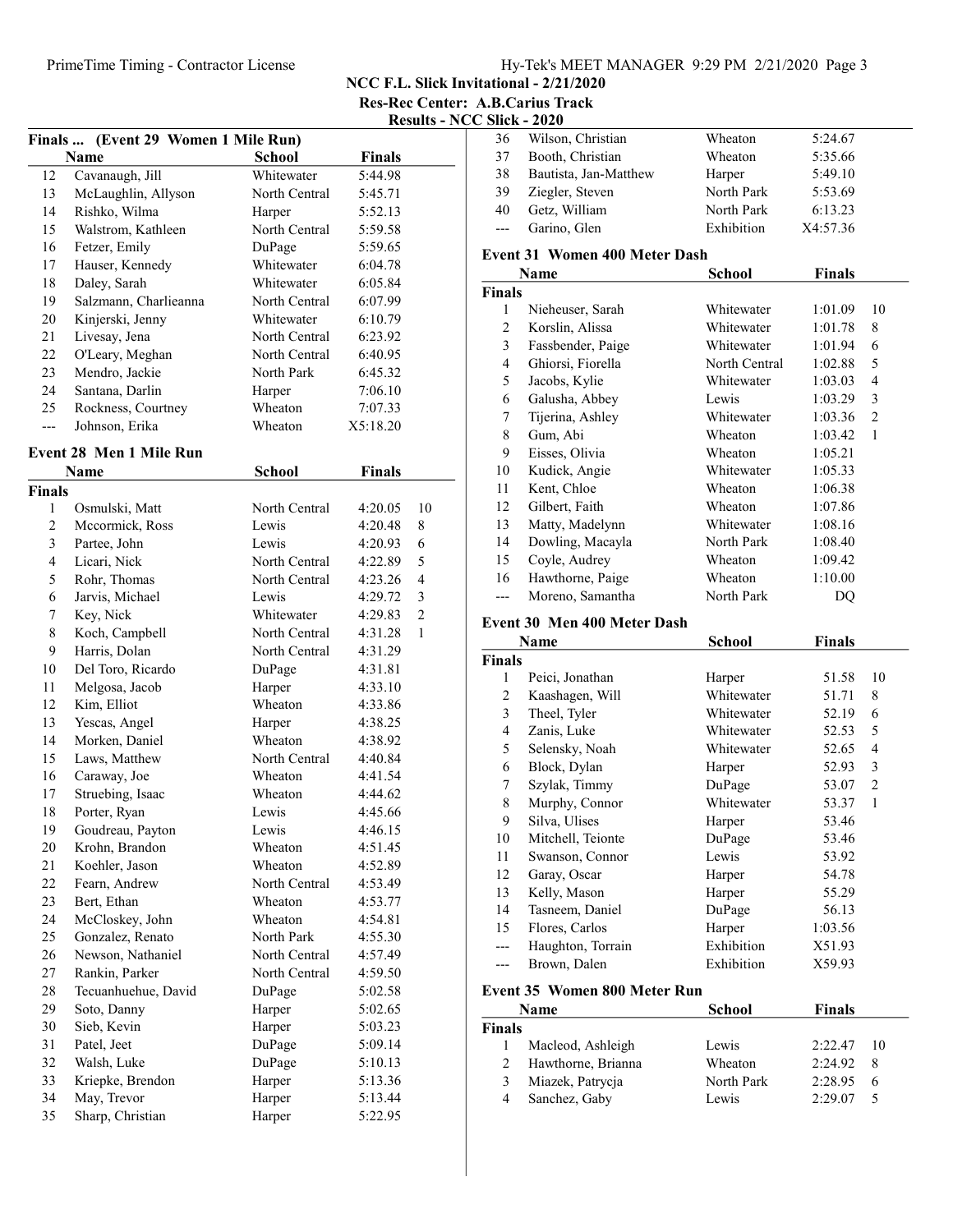# PrimeTime Timing - Contractor License Hy-Tek's MEET MANAGER 9:29 PM 2/21/2020 Page 4

NCC F.L. Slick Invitational - 2/21/2020 Res-Rec Center: A.B.Carius Track

Results - NCC Slick - 2020

|                | Finals  (Event 35 Women 800 Meter Run) |               |               |                |
|----------------|----------------------------------------|---------------|---------------|----------------|
|                | Name                                   | <b>School</b> | <b>Finals</b> |                |
| 5              | Alexander, Elise                       | Wheaton       | 2:29.25       | 4              |
| 6              | Fisler, Emma                           | Wheaton       | 2:30.42       | 3              |
| 7              | Temple, Roxanne                        | Harper        | 2:32.11       | $\overline{c}$ |
| 8              | Aver, Shaylinn                         | DuPage        | 2:32.27       | 1              |
| 9              | Amill-Ramos, Arianna                   | Lewis         | 2:32.64       |                |
| 10             | Becker, Sophia                         | Wheaton       | 2:35.35       |                |
| 11             | Eck, Jackie                            | Lewis         | 2:36.54       |                |
| 12             | Veth, Chloe                            | Wheaton       | 2:37.66       |                |
| 13             | Rynbrandt, Mia                         | Wheaton       | 2:37.78       |                |
| 14             | Leder, Amanda                          | Whitewater    | 2:39.25       |                |
| 15             | Daley, Sarah                           | Whitewater    | 2:39.60       |                |
| 16             | Martin, Gabrielle                      | Whitewater    | 2:41.77       |                |
| 17             | Milligan, Alyssa                       | Wheaton       | 2:45.29       |                |
| 18             | Hauser, Kennedy                        | Whitewater    | 2:52.01       |                |
| 19             | Rohr, Sarah                            | North Central | 2:58.77       |                |
|                | Event 34 Men 800 Meter Run             |               |               |                |
|                | Name                                   | <b>School</b> | <b>Finals</b> |                |
| Finals         |                                        |               |               |                |
| 1              | Kuehl, Brian                           | Whitewater    | 1:56.65       | 10             |
| $\overline{c}$ | Woerishofer, Clinten                   | Whitewater    | 1:57.99       | 8              |
| 3              | McQuality, Tanner                      | North Central | 1:58.61       | 6              |
| $\overline{4}$ | Arimi, Daniel                          | Lewis         | 1:59.39       | 5              |
| 5              | Adams, Grant                           | Wheaton       | 1:59.72       | $\overline{4}$ |
| 6              | Uhrich, Sam                            | Whitewater    | 1:59.98       | 3              |
| 7              | Everest, Thomas                        | Wheaton       | 2:00.25       | $\overline{c}$ |
| 8              | Riley, Kevin                           | Wheaton       | 2:00.31       | 1              |
| 9              | Conkright, Michael                     | North Central | 2:00.38       |                |
| 10             | Walters, Blake                         | North Central | 2:01.01       |                |
| 11             | Jarvis, Michael                        | Lewis         | 2:01.67       |                |
| 12             | Hampton, Tyler                         | North Central | 2:02.16       |                |
| 13             | Del Toro, Ricardo                      | DuPage        | 2:02.28       |                |
| 14             | Schaefer, Logan                        | North Central | 2:03.05       |                |
| 15             | Brase, Noah                            | Wheaton       | 2:04.61       |                |
| 16             | Ludtke, Jason                          | Lewis         | 2:05.62       |                |
| 17             | Nosewicz, Aleks                        | Wheaton       | 2:06.06       |                |
| 18             | Ericksen, Wes                          | Whitewater    | 2:06.36       |                |
| 19             | Facio, Jordan                          | DuPage        | 2:07.17       |                |
| 20             | Ziolkowski, Ryan                       | North Central | 2:07.54       |                |
| 21             | Caraway, Joe                           | Wheaton       | 2:07.66       |                |
| 22             | Dischinger, David                      | Wheaton       | 2:07.82       |                |
| 23             | Margason, Andy                         | Wheaton       | 2:09.63       |                |
| 24             | Guerrero, Javier                       | Harper        | 2:17.21       |                |
| 25             | Chavez, Luis                           | North Park    | 2:22.27       |                |
| 26             | Szczekocki, Derek                      | DuPage        | 2:27.86       |                |
| 27             | Lamberty, Christian                    | North Park    | 2:30.76       |                |
| ---            | Weiler, Jared                          | Whitewater    | DNF           |                |
|                | Event 37 Women 200 Meter Dash          |               |               |                |
|                | Name                                   | School        | <b>Finals</b> |                |
| Finals         |                                        |               |               |                |
| 1              | Heinzer, Allie                         | Lewis         | 25.53         | 10             |
| $\overline{2}$ | Zaragueta, Teresa                      | Lewis         | 25.74         | 8              |
| 3              | Ogbuli, Rose                           | Lewis         | 26.04         | 6              |
|                |                                        |               |               |                |

| 4  | Hoffman, Jada       | Lewis         | 26.05<br>5              |
|----|---------------------|---------------|-------------------------|
| 5  | Ataessien, Joelle   | Lewis         | 26.08<br>4              |
| 6  | Winters, Essence    | Lewis         | 26.14<br>3              |
| 7  | Johnson, Carrie     | Lewis         | $\overline{2}$<br>26.46 |
| 8  | Rossow, Sydney      | Whitewater    | 26.63<br>1              |
| 9  | Chalmers, Kyla      | Lewis         | 26.86                   |
| 10 | Batterham, Heather  | Lewis         | 26.90                   |
| 11 | Martinez, Alexandra | Lewis         | 26.99                   |
| 12 | Brandt, Annie       | North Central | 27.15                   |
| 13 | Phillips, Vivica    | Lewis         | 27.16                   |
| 14 | Jones, Sydney       | Wheaton       | 27.24                   |
| 15 | Horak, Carly        | North Central | 27.40                   |
| 16 | Osman, Amanda       | North Central | 27.65                   |
| 17 | Baraglia, Nadia     | North Central | 27.77                   |
| 18 | Castellanos, Kayla  | North Central | 27.78                   |
| 19 | Gum, Abi            | Wheaton       | 27.79                   |
| 20 | Siciliano, Michelle | Whitewater    | 28.04                   |
| 21 | Evans, Hope         | North Central | 28.11                   |
| 22 | Moreno, Samantha    | North Park    | 28.89                   |
| 23 | Gilbert, Faith      | Wheaton       | 28.95                   |
| 24 | Laveieri, Joli      | North Central | 29.39                   |
| 25 | Rideout, Heidi      | Wheaton       | 29.43                   |
| 26 | Brown, Ameerah      | North Park    | 29.46                   |
| 27 | Fox, Emma           | Whitewater    | 29.54                   |
| 28 | Macleod, Ashleigh   | Lewis         | 29.61                   |
| 29 | Branch, Asia        | DuPage        | 30.14                   |
| 30 | Cote, Maddie        | Wheaton       | 30.35                   |
| 31 | Hawthorne, Paige    | Wheaton       | 30.66                   |
| 32 | Walsh, Lauren       | North Central | 31.03                   |
| 33 | Bonilla, Alexandra  | North Park    | 31.76                   |

### Event 36 Men 200 Meter Dash

|               | Name                  | School        | <b>Finals</b> |              |
|---------------|-----------------------|---------------|---------------|--------------|
| <b>Finals</b> |                       |               |               |              |
| 1             | Rinaldi, Victor       | Whitewater    | 22.59         | 10           |
| 2             | DeBolt, Will          | Lewis         | 22.73         | 8            |
| 3             | Henderson-Zintz, Oren | Whitewater    | 22.75         | 6            |
| 4             | Kocanda, Reese        | Lewis         | 22.97         | 5            |
| 5             | Ragoo, Rackesh        | Lewis         | 23.00         | 4            |
| 6             | Jackson, Ben          | Wheaton       | 23.11         | 3            |
| 7             | Brown, Jibreel        | Lewis         | 23.21         | 2            |
| 8             | Andersen, Nick        | Whitewater    | 23.43         | $\mathbf{1}$ |
| 9             | Rivers, Avante        | North Central | 23.44         |              |
| 10            | Veth, Max             | Wheaton       | 23.58         |              |
| 11            | Bailey, Nate          | North Central | 23.79         |              |
| 12            | Van Os, Peter         | Wheaton       | 23.80         |              |
| 13            | Clausen, Isaiah       | Wheaton       | 23.82         |              |
| 14            | Stallings, Craig      | Harper        | 23.83         |              |
| 15            | Newell, Adrian        | North Central | 23.92         |              |
| 16            | Robinson, Zachariah   | North Central | 23.95         |              |
| 17            | Meier, Logan          | Whitewater    | 24.05         |              |
| 18            | Fruscione, Joey       | Harper        | 24.25         |              |
| 19            | Curet, Kevin          | Harper        | 24.28         |              |
| 20            | Salek, Austin         | DuPage        | 24.52         |              |
| 21            | Clark, Devaughn       | DuPage        | 24.77         |              |
| 22            | Tasneem, Daniel       | DuPage        | 24.81         |              |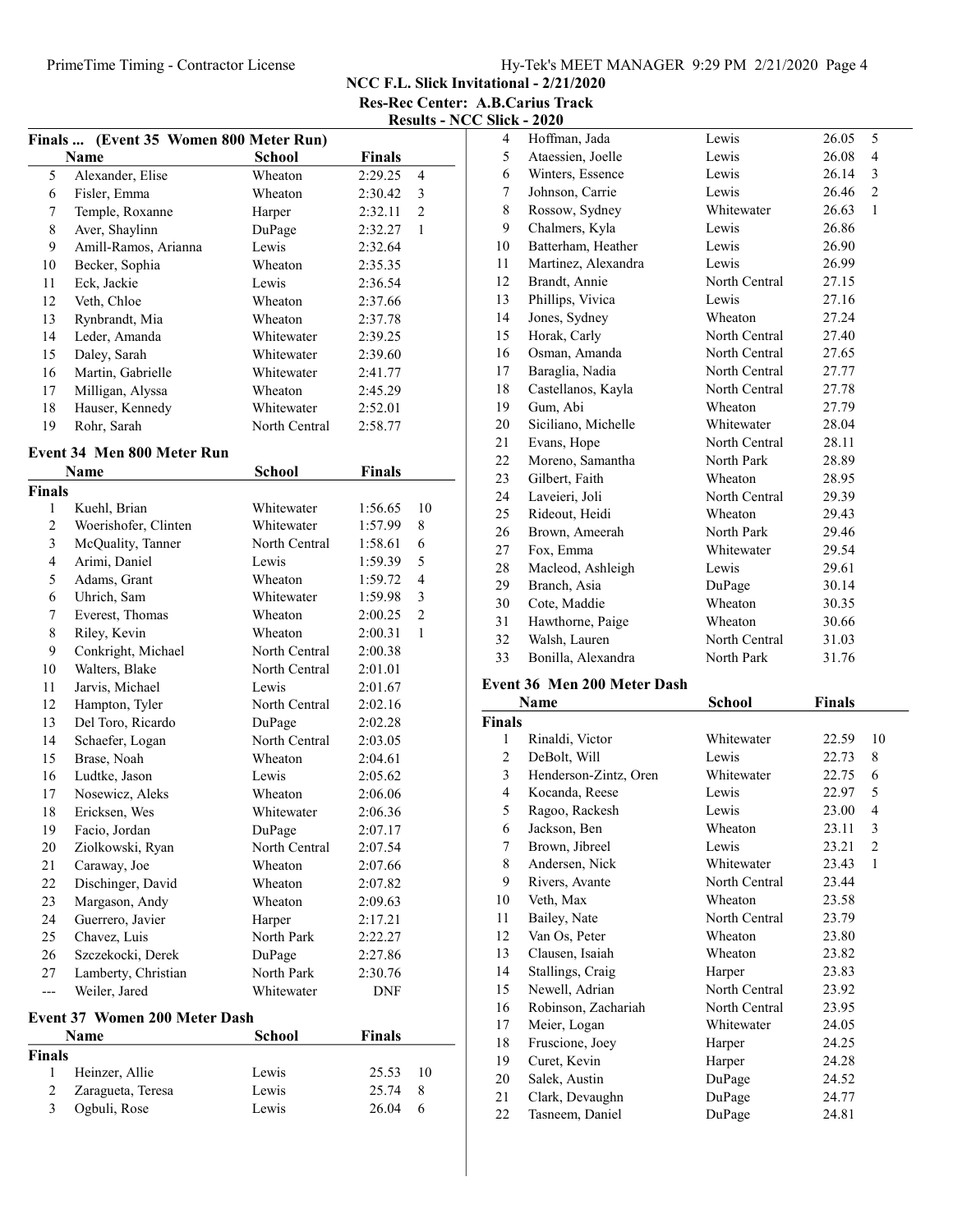NCC F.L. Slick Invitational - 2/21/2020

Res-Rec Center: A.B.Carius Track

Results - NCC Slick - 2020

|                | Finals  (Event 36 Men 200 Meter Dash) |                |                      |                |
|----------------|---------------------------------------|----------------|----------------------|----------------|
|                | Name                                  | <b>School</b>  | <b>Finals</b>        |                |
| 23             | Dziekan, Matt                         | DuPage         | 25.10                |                |
| 24             | Reiman, Patrick                       | DuPage         | 25.17                |                |
| 25             | Kelly, Matthew                        | Harper         | 25.90                |                |
| 26             | Tomblinson, Devon                     | North Central  | 25.92                |                |
| 27             | Gilbert, JP                           | Wheaton        | 26.13                |                |
| 28             | Buffkin, Triston                      | DuPage         | 26.33                |                |
| 29             | Zackrisson, Simon                     | North Park     | 27.35                |                |
| 30             | Getz, William                         | North Park     | 29.78                |                |
| 31             | Lee, Matthew                          | DuPage         | 34.27                |                |
| ---            | Brown, Dalen                          | Exhibition     | X23.67               |                |
| ---            | Sudduth, Logan                        | Exhibition     | X23.71               |                |
| ---            | Calvin, Jakiya                        | Exhibition     | X25.19               |                |
| ---            | Gladney, Treavion                     | Exhibition     | X25.46               |                |
| ---            | Teselle, Gunnar                       | Exhibition     | X25.75               |                |
|                | <b>Event 39 Women 3000 Meter Run</b>  |                |                      |                |
|                | Name                                  | <b>School</b>  | <b>Finals</b>        |                |
| <b>Finals</b>  |                                       |                |                      |                |
| 1              | Mantia, Alyssa                        | Wheaton        | 11:06.31             | 10             |
| 2              | Moxley, Morgan                        | <b>Wheaton</b> | 11:18.93             | 8              |
| 3              | Rodriguez, Leslye                     | North Central  | 11:25.92             | 6              |
| $\overline{4}$ | Dittmer, Emily                        | Wheaton        | 11:32.09             | 5              |
| 5              | McLaughlin, Allyson                   | North Central  | 11:35.47             | 4              |
| 6              | Walstrom, Kathleen                    | North Central  | 12:00.54             | 3              |
| 7              |                                       | Wheaton        |                      | $\overline{2}$ |
| 8              | Oechsle, Hannah                       | North Central  | 12:01.48<br>12:29.08 | 1              |
| 9              | Salzmann, Charlieanna                 | Wheaton        | 12:35.82             |                |
| 10             | Daghfal, Ruth<br>Bower, Shayne        | Wheaton        | 13:08.64             |                |
|                |                                       |                |                      |                |
|                | Event 38 Men 3000 Meter Run           |                |                      |                |
|                | Name                                  | <b>School</b>  | <b>Finals</b>        |                |
| <b>Finals</b>  |                                       |                |                      |                |
| 1              | Pena, Anthony                         | Lewis          | 8:47.72              | 10             |
| 2              | Boelke, Matthew                       | North Central  | 8:51.03              | 8              |
| 3              | Jett, Matthew                         | North Central  | 8:52.89              | 6              |
| $\overline{4}$ | Hackett, Connor                       | Whitewater     | 8:56.26              | 5              |
| 5              | Medaris, Bryce                        | Lewis          | 8:56.89              | 4              |
| 6              | Bertulis, Timothy                     | North Central  | 9:06.84              | 3              |
| 7              | Johnson, Joshua                       | North Central  | 9:08.93              | 2              |
| 8              | Irwin, Robert                         | Wheaton        | 9:10.16              | 1              |
| 9              | Peterson, Simon                       | Wheaton        | 9:17.57              |                |
| 10             | Buske, Ian                            | North Central  | 9:23.60              |                |
| 11             | Todd-Middleditch, Stuart              | North Central  | 9:24.75              |                |
| 12             | Larkin, Michael                       | Wheaton        | 9:28.35              |                |
| 13             | Voetberg, Christian                   | Wheaton        | 9:36.48              |                |
| 14             | Smith, Mitchell                       | Wheaton        | 9:36.97              |                |
| 15             | Rowe, Ethan                           | North Central  | 9:38.04              |                |
| 16             | Miller, Lucas                         | Whitewater     | 9:44.39              |                |
| 17             | Petersen, Kellen                      | Wheaton        | 9:55.66              |                |
| ---            | Mccormick, Ross                       | Lewis          | DNF                  |                |
| ---            | Alexander, Grant                      | Exhibition4    | X9:10.78             |                |

|        | Team                    | Relay           | <b>Finals</b>         |    |
|--------|-------------------------|-----------------|-----------------------|----|
| Finals |                         |                 |                       |    |
| 1      | North Central (Ill.)    | A               | 4:04.79               | 10 |
|        | 1) Buado, Ashley        |                 | 2) Grady, Allison     |    |
|        | 3) Hodonicky, Elizabeth | 4) Horak, Carly |                       |    |
| 2      | Wheaton (Ill.)          | A               | 4:13.68               | 8  |
|        | 1) Matzal, Charlotte    | 2) Sutton, Tess |                       |    |
|        | 3) Keane, Amy           |                 | 4) Hawthorne, Brianna |    |
| 3      | Harper College          | A               | 4:37.04               | 6  |
|        | 1) Johnson, Evelyn      | 2) Cho, Sumin   |                       |    |
|        | 3) Rishko, Wilma        |                 | 4) Temple, Roxanne    |    |
| 4      | North Central (Ill.)    | C               | x4:49.52              |    |
|        | 1) Cook, Natalie        | 2) Moran, Kacie |                       |    |
|        | 3) Livesay, Jena        |                 | 4) O'Leary, Meghan    |    |

### Event 40 Men 4x400 Meter Relay

|               | Team                   | <b>Relay</b>   | <b>Finals</b>        |    |
|---------------|------------------------|----------------|----------------------|----|
| <b>Finals</b> |                        |                |                      |    |
| 1             | Lewis                  | Α              | 3:19.06              | 10 |
|               | 1) DeBolt, Will        |                | 2) Wagner, Connor    |    |
|               | 3) Partee, John        |                | 4) Sales, Chaz       |    |
|               | 5) Brown, Jibreel      |                | 6) Ragoo, Rackesh    |    |
| 2             | North Central (Ill.)   | А              | 3:19.29              | 8  |
|               | 1) Stanley, Michael    |                | 2) Findlay, Maceo    |    |
|               | 3) Musgrave, Erik      |                | 4) Cernek, Gavin     |    |
| 3             | Wheaton (Ill.)         | А              | 3:23.78              | 6  |
|               | 1) Odell, Eli          | 2) Veth, Max   |                      |    |
|               | 3) Smith, Robert       |                | 4) Pinkerton, Logan  |    |
| 4             | North Central (Ill.)   | B              | x3:28.36             |    |
|               | 1) Wolber, Keyon       |                | 2) Lehman, Andrew    |    |
|               | 3) Robinson, Zachariah |                | 4) Rivers, Avante    |    |
| 5             | Wheaton (Ill.)         | B              | x3:30.09             |    |
|               | 1) Van Os, Peter       | 2) Kim, Elliot |                      |    |
|               | 3) Struebing, Isaac    |                | 4) Everest, Thomas   |    |
| 6             | Harper College         | Α              | 3:33.47              | 5  |
|               | 1) Curet, Kevin        |                | 2) Block, Dylan      |    |
|               | 3) Peici, Jonathan     |                | 4) Stallings, Craig  |    |
| 7             | DuPage                 | А              | 3:35.31              | 4  |
|               | 1) Hill, Brendan       |                | 2) Facio, Jordan     |    |
|               | 3) Szylak, Timmy       |                | 4) Mitchell, Teionte |    |
|               | 5) Tasneem, Daniel     |                |                      |    |
| 8             | Wheaton (Ill.)         | $\mathcal{C}$  | x3:39.57             |    |
|               | 1) Jones, Jonah        |                | 2) Riley, Kevin      |    |
|               | 3) Adams, Grant        |                | 4) Margason, Andy    |    |
| 9             | Harper College         | Β              | x3:42.61             |    |
|               | 1) Silva, Ulises       |                | 2) Garay, Oscar      |    |
|               | 3) Fruscione, Joey     |                | 4) Kelly, Mason      |    |
| 10            | North Central (Ill.)   | С              | x3:44.28             |    |
|               | 1) Walters, Blake      |                | 2) McQuality, Tanner |    |
|               | 3) Schaefer, Logan     |                | 4) Bertulis, Timothy |    |
| 11            | Harper College         | С              | x3:59.91             |    |
|               | 1) Melgosa, Jacob      |                | 2) Sieb, Kevin       |    |
|               | 3) Soto, Danny         |                | 4) Yescas, Angel     |    |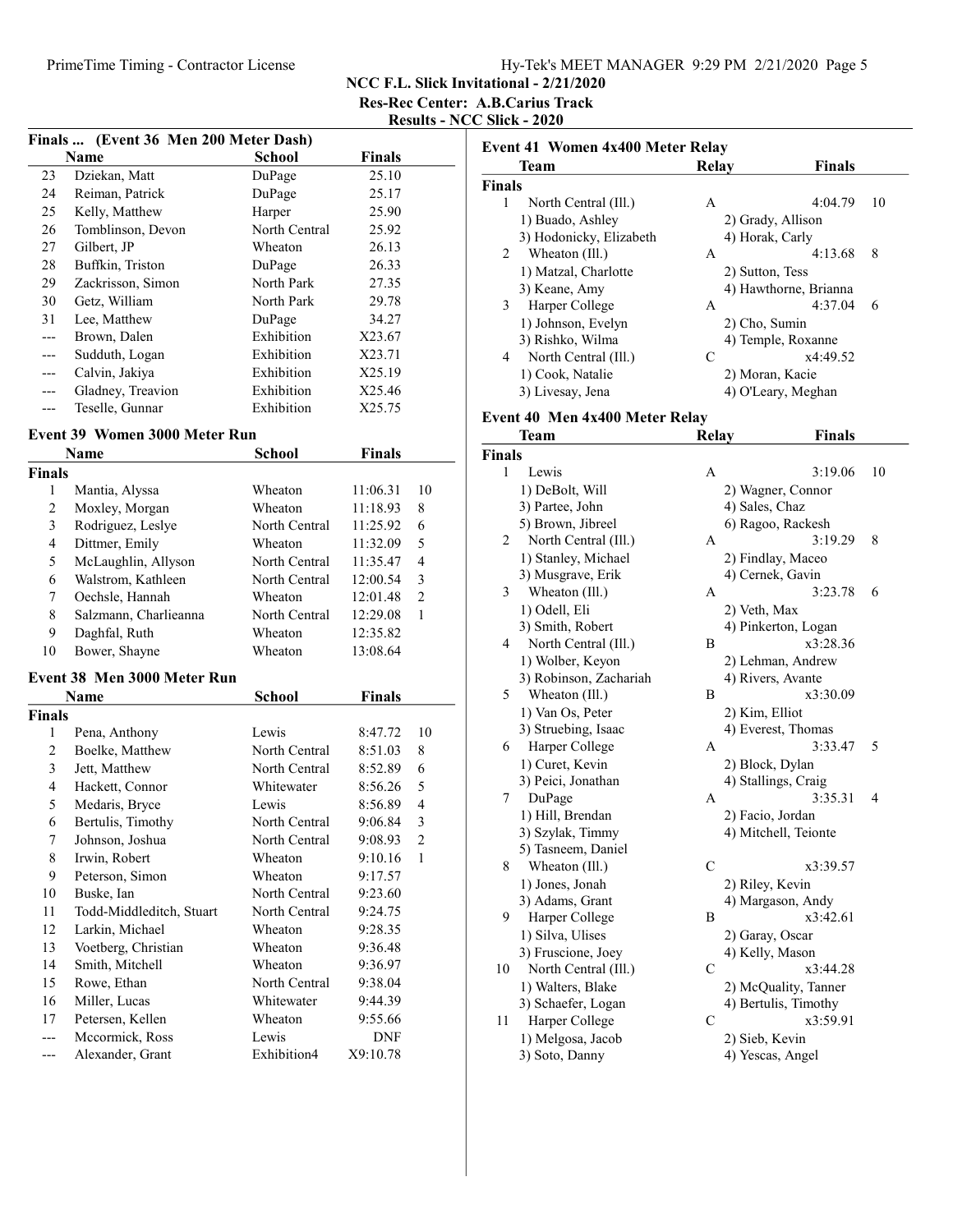NCC F.L. Slick Invitational - 2/21/2020

Res-Rec Center: A.B.Carius Track

| <b>Results - NCC Slick - 2020</b> |  |  |  |
|-----------------------------------|--|--|--|
|                                   |  |  |  |

| Finals  (Event 40 Men 4x400 Meter Relay) |                                 |                     |                   |                |  |
|------------------------------------------|---------------------------------|---------------------|-------------------|----------------|--|
|                                          | <b>Team</b>                     | <b>Relay</b>        | <b>Finals</b>     |                |  |
| 12                                       | Harper College                  | D                   | x4:15.96          |                |  |
|                                          | 1) May, Trevor                  | 2) Kriepke, Brendon |                   |                |  |
| 3) Sharp, Christian                      |                                 | 4) Guerrero, Javier |                   |                |  |
|                                          | <b>Event 2 Women Pole Vault</b> |                     |                   |                |  |
|                                          | Name                            | School              | <b>Finals</b>     |                |  |
| Finals                                   |                                 |                     |                   |                |  |
| 1                                        | Poppen, Jamie                   | Lewis               | 3.71 <sub>m</sub> | 10             |  |
| 2                                        | Myrda, Kathy                    | North Central       | 3.56m             | 8              |  |
| 3                                        | Davidson, Sydney                | Whitewater          | 3.41 <sub>m</sub> | 6              |  |
| 4                                        | McDonald, Madison               | Whitewater          | 3.26m             | 5              |  |
| 5                                        | Kalata, Olivia                  | DuPage              | J3.26m            | 4              |  |
| 6                                        | Horn, Kiarah                    | North Central       | 3.11 <sub>m</sub> | 3              |  |
| 7                                        | Gall, Katelyn                   | Lewis               | 2.96m             | $\overline{2}$ |  |
| 8                                        | Carson, Mariah                  | Whitewater          | J2.96m            | 1              |  |
| 9                                        | Jasper, Kilee                   | Whitewater          | 2.66m             |                |  |
| 10                                       | Rishko, Wilma                   | Harper              | 2.51 <sub>m</sub> |                |  |
| 10                                       | Helbig, Margaret                | Whitewater          | 2.51 <sub>m</sub> |                |  |
| ---                                      | Steppe, Zoe                     | North Central       | NH                |                |  |
|                                          | Hornstein, Baily                | Whitewater          | NΗ                |                |  |
|                                          |                                 |                     |                   |                |  |
|                                          | <b>Event 1 Men Pole Vault</b>   |                     |                   |                |  |
|                                          | Name                            | School              | <b>Finals</b>     |                |  |
| <b>Finals</b>                            |                                 |                     |                   |                |  |
| 1                                        | Jasinski, Zach                  | Whitewater          | 4.99m             | 10             |  |
| 2                                        | Schommer, Adam                  | Whitewater          | 4.84m             | 8              |  |
| 3                                        | Kruthoff, Kyle                  | DuPage              | 4.69 <sub>m</sub> | 6              |  |
| 4                                        | Hill, Brendan                   | DuPage              | 4.54 <sub>m</sub> | 5              |  |
| 5                                        | Bradley, David                  | Wheaton             | J4.54m            | 4              |  |
| 6                                        | Webb, Izaiah                    | North Central       | J4.54m            | 3              |  |
| 7                                        | Shuff, Michael                  | North Central       | J4.54m            | $\overline{c}$ |  |
| 8                                        | Scully, Jack                    | Whitewater          | 4.39m             | 1              |  |
| 9                                        | Hobart, Vaughn                  | North Central       | 4.24 <sub>m</sub> |                |  |
| 10                                       | Bitz, Chris                     | Whitewater          | J4.24m            |                |  |
| 11                                       | Wolfe, Malcolm                  | Lewis               | J4.24m            |                |  |
| 12                                       | Bradley, Peter                  | Wheaton             | J4.24m            |                |  |
| 13                                       | Carr, Gavin                     | North Central       | 4.09 <sub>m</sub> |                |  |
| 14                                       | England, Jason                  | North Central       | J4.09m            |                |  |
| 15                                       | DeHann, Gerwin                  | Lewis               | 3.94 <sub>m</sub> |                |  |
| 16                                       | Dziekan, Matt                   | DuPage              | J3.94m            |                |  |
| ---                                      | Winder, Jake                    | Rise Athletics T    | <b>XNH</b>        |                |  |
| ---                                      | Villegas, Angel                 | Harper              | NH                |                |  |
| ---                                      | Krella, Nick                    | Lewis               | NH                |                |  |
| ---                                      | Brown, Kyle                     | Lewis               | NH                |                |  |
|                                          | <b>Event 11 Women High Jump</b> |                     |                   |                |  |
|                                          | Name                            | School              | <b>Finals</b>     |                |  |
| Finals                                   |                                 |                     |                   |                |  |
| 1                                        | Gallisath, Taiah                | North Central       | 1.67m             | 10             |  |
| 2                                        | Zaragueta, Teresa               | Lewis               | 1.63m             | 8              |  |
| 3                                        | Garcia, Jozlyn                  | Lewis               | 1.58m             | 6              |  |
| 4                                        | Van Den Elzen, Aliza            | Lewis               | J1.58m            | 5              |  |
| 5                                        | Matzal, Charlotte               | Wheaton             | 1.53m             | 3.5            |  |
| 5                                        | Leitinger, Sarah                | Whitewater          | 1.53m             | 3.5            |  |
|                                          |                                 |                     |                   |                |  |

| 7              | Missiaen, Abigail                 | Whitewater                   | 1.43m             | 2              |
|----------------|-----------------------------------|------------------------------|-------------------|----------------|
| 8              | Sim, Maggie                       | North Central                | 1.38m             | 1              |
| $---$          | Verbeck, Tori                     | Whitewater                   | NH                |                |
| ---            | Keane, Amy                        | Wheaton                      | NH                |                |
|                | <b>Event 12 Men High Jump</b>     |                              |                   |                |
|                | Name                              | <b>School</b>                | Finals            |                |
| <b>Finals</b>  |                                   |                              |                   |                |
| 1              | Lyons, Michael                    | Lewis                        | 2.02 <sub>m</sub> | 10             |
| 2              | Krystosek, Josh                   | Whitewater                   | 1.98m             | 8              |
| 3              | Janca, Nicholas                   | North Central                | J1.98m            | 6              |
| $\overline{4}$ | Halversen, Quinn                  | Whitewater                   | 1.93 <sub>m</sub> | 4.5            |
| $\overline{4}$ | Crowder, Don                      | Wheaton                      | 1.93 <sub>m</sub> | 4.5            |
| 6              | Giwa-Osagie, Pryce                | DuPage                       | 1.88m             | 3              |
| 7              | Mathew, Stephen                   | Wheaton                      | J1.88m            | 1.5            |
| 7              | Sales, Chaz                       | Lewis                        | J1.88m            | 1.5            |
| 9              | Armstrong, Brian                  | North Central                | 1.83 <sub>m</sub> |                |
| 10             | Salek, Austin                     | DuPage                       | 1.78m             |                |
| 11             | Meier, Logan                      | Whitewater                   | J1.78m            |                |
| 12             | Watson, Peter                     | Wheaton                      | J1.78m            |                |
| 13             | Barrio, Jose                      | North Park                   | 1.73 <sub>m</sub> |                |
| 13             | Erickson, Abram                   | Wheaton                      | 1.73m             |                |
| 15             | Swanson, Colin                    | Wheaton                      | J1.73m            |                |
| 16             | Weier, Kevin                      | DuPage                       | 1.68m             |                |
| ---            | Lautenschlager, Jake              | Whitewater                   | NH                |                |
|                |                                   |                              |                   |                |
|                |                                   |                              |                   |                |
|                | <b>Event 7 Women Long Jump</b>    |                              |                   |                |
|                | Name                              | School                       | Finals            |                |
| <b>Finals</b>  |                                   |                              |                   |                |
| 1              | Laudizio, Anna                    | Lewis                        | 5.53 <sub>m</sub> | 10             |
| 2              | Ramon, Rachael                    | Lewis                        | 5.43m             | 8              |
| 3              | Nickels, Shelby                   | Whitewater                   | 5.37m             | 6              |
| 4              | Cardillo, Alecea                  | Lewis                        | 5.20m             | 5              |
| 5              | Kainrath, Lauren                  | North Central                | 5.11 <sub>m</sub> | 4              |
| 6              | Fahey, Maeve                      | Whitewater                   | J5.11m            | 3              |
| 7              | Martin, Jena                      | Lewis                        | 4.94m             | $\overline{2}$ |
| 8              | Hagg, Tori                        | Lewis                        | 4.86m             | 1              |
| 9              | Jones, Arianna                    | North Central                | 4.81 <sub>m</sub> |                |
| 10             | Missiaen, Abigail                 | Whitewater                   | 4.77m             |                |
| 11             | Horak, Carly                      | North Central                | J4.77m            |                |
| 12             | Donnelly, Erin                    | North Central                | 4.76m             |                |
| 13             | Jackson, Marcedes                 | North Central                | 4.69m             |                |
| 14             | Kozielski, Sylvia                 | Lewis                        | 4.67m             |                |
| 15             | Galusha, Abbey                    | Lewis                        | 4.57m             |                |
| 16             | Gum, Abi                          | Wheaton                      | 4.45m             |                |
| 17             | Johnson, Evelyn                   | Harper                       | 4.44m             |                |
| 18             | Eisses, Olivia                    | Wheaton                      | 4.36m             |                |
| 19             | Verbeck, Tori                     | Whitewater                   | 4.33m             |                |
| 20             | Osman, Amanda                     | North Central                | 4.30m             |                |
| 21             | Jones, Sydney                     | Wheaton                      | 4.19m             |                |
| ---<br>---     | Manna, Kaitlyn<br>Pulliam, Cierra | North Central<br>Exhibition2 | FOUL<br>X5.55m    |                |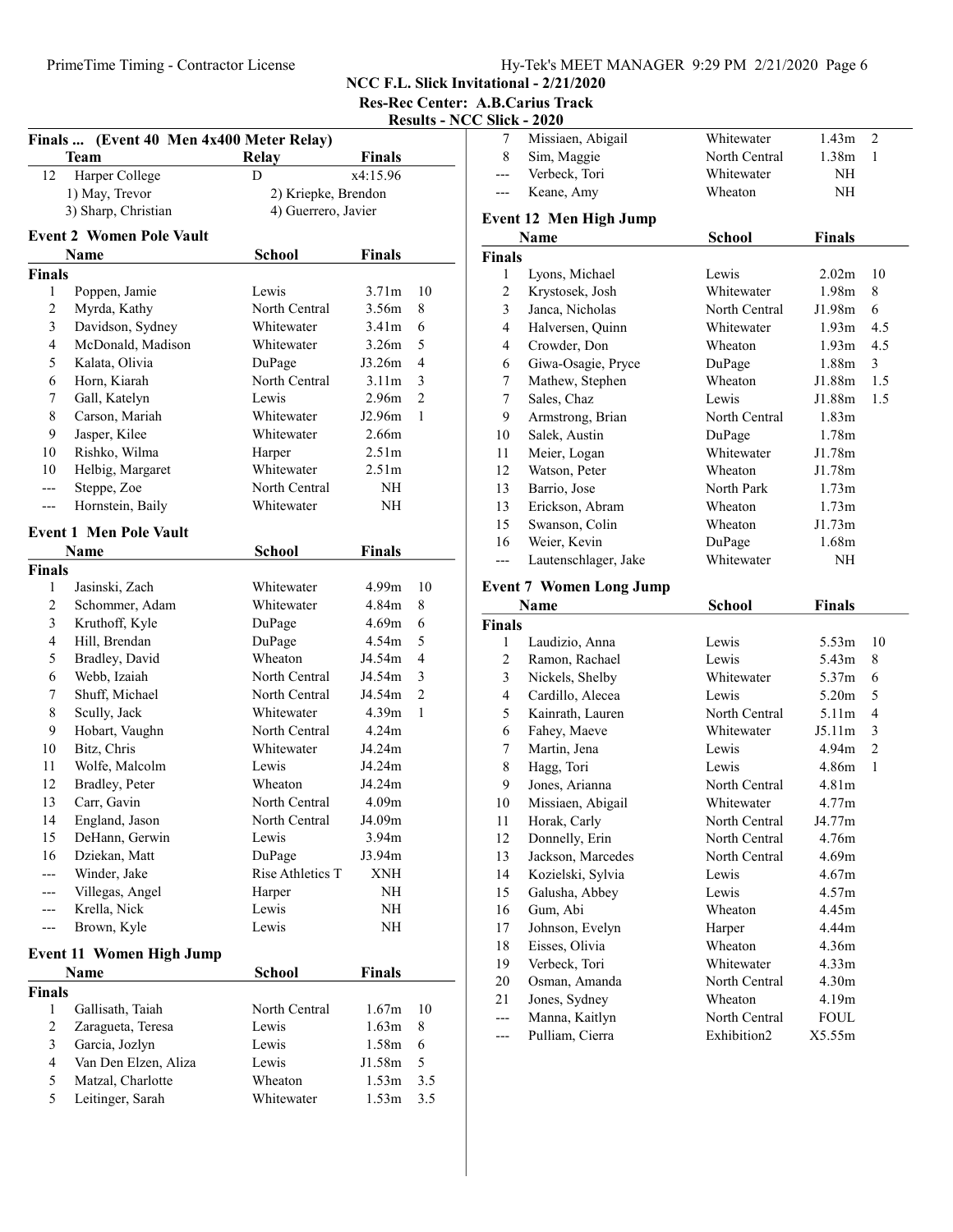# PrimeTime Timing - Contractor License Hy-Tek's MEET MANAGER 9:29 PM 2/21/2020 Page 7

NCC F.L. Slick Invitational - 2/21/2020

Res-Rec Center: A.B.Carius Track

### Results - NCC Slick - 2020 --- Calhoun, Ryan DuPage FOUL

| <b>Event 8 Men Long Jump</b> |                                  |                                |                    |                |
|------------------------------|----------------------------------|--------------------------------|--------------------|----------------|
|                              | <b>Name</b>                      | <b>School</b>                  | <b>Finals</b>      |                |
| <b>Finals</b>                |                                  |                                |                    |                |
| 1                            | Gawenda, Griffin                 | Whitewater                     | 6.85m              | 10             |
| 2                            | Lyons, Michael                   | Lewis                          | 6.69m              | 8              |
| 3                            | Clausen, Isaiah                  | Wheaton                        | 6.56m              | 6              |
| 4                            | Kelly, Thomas                    | Whitewater                     | 6.54m              | 5              |
| 5                            | Olenek, Zach                     | Lewis                          | 6.45m              | 4              |
| 6                            | Swanson, Connor                  | Lewis                          | 6.33 <sub>m</sub>  | 3              |
| 7                            | Thompson, C.J.                   | Whitewater                     | 6.28m              | $\overline{2}$ |
| 8                            | Miller, Jacob                    | North Central                  | J6.28m             | 1              |
| 9                            | Wesley, Jr., Carl                | Whitewater                     | 6.22m              |                |
| 10                           | Smith, Robert                    | Wheaton                        | 6.17m              |                |
| 11                           | Earnst, Jeremy                   | Wheaton                        | 6.15m              |                |
| 12                           | Neumann, Tim                     | Whitewater                     | 6.09 <sub>m</sub>  |                |
| 13                           | Lippens, Brody                   | Whitewater                     | 5.94m              |                |
| 14                           | Kitchen, Michael                 | Wheaton                        | 5.81m              |                |
| 15                           | Kelly, Matthew                   | Harper                         | 5.65m              |                |
| 16                           | Jefferson, Jordin                | DuPage                         | 5.59m              |                |
| 17                           | Salek, Austin                    | DuPage                         | 5.58m              |                |
| 18                           | Ali, Abdihakim                   | DuPage                         | 5.31m              |                |
| 19                           | Flores, Carlos                   | Harper                         | 3.99m              |                |
| ---                          | Calhoun, Ryan                    | DuPage                         | <b>FOUL</b>        |                |
| ---                          | Calvin, Jakiya                   | Exhibition                     | X6.55m             |                |
|                              | <b>Event 9 Women Triple Jump</b> |                                |                    |                |
|                              | Name                             | School                         | <b>Finals</b>      |                |
| <b>Finals</b>                |                                  |                                |                    |                |
| 1                            | Laudizio, Anna                   | Lewis                          | 12.03 <sub>m</sub> | 10             |
| $\overline{c}$               | McLaurin, Kelsey                 | North Central                  | 11.88m             | 8              |
| 3                            | Cardillo, Alecea                 | Lewis                          | 11.53m             | 6              |
| $\overline{4}$               | Ramon, Rachael                   | Lewis                          | 11.17m             | 5              |
| 5                            | Bernett, Natasha                 | Lewis                          | 10.90 <sub>m</sub> | 4              |
| 6                            | Hagg, Tori                       | Lewis                          | 10.77m             | 3              |
| 7                            | Kainrath, Lauren                 | North Central                  | 10.63m             | 2              |
| 8                            | Keifer, Maddie                   | Whitewater                     | 10.18m             | 1              |
| 9                            | Ewing, Lexi                      | Whitewater                     | 10.08m             |                |
| 10                           | Mijatovic, Nikolina              | Whitewater                     | 10.05m             |                |
| 11                           | Kitzman, Megan                   | Whitewater                     | 9.38m              |                |
|                              | Martin, Jena                     | Lewis                          | <b>FOUL</b>        |                |
| ---                          | Pulliam, Cierra                  | Exhibition2                    | X12.54m            |                |
|                              |                                  |                                |                    |                |
|                              | <b>Event 10 Men Triple Jump</b>  |                                |                    |                |
|                              | Name                             | <b>School</b>                  | <b>Finals</b>      |                |
| <b>Finals</b><br>1           |                                  |                                |                    | 10             |
|                              | Webb, Izaiah                     | North Central<br>North Central | 14.00m<br>13.94m   |                |
| 2<br>3                       | Johnson, Kendall                 | Whitewater                     | 13.61m             | 8<br>6         |
| $\overline{4}$               | Skaaland, Lucas                  |                                |                    |                |
|                              | Olenek, Zach                     | Lewis                          | 13.40m             | 5              |
| 5                            | Davis, Marshall                  | Harper                         | 13.31m             | $\overline{4}$ |
| 6                            | Zettle, Brayden                  | Whitewater                     | 12.97m             | 3              |
| 7                            | Miller, Jacob                    | North Central                  | 12.58m             | $\overline{2}$ |
| $\,$ 8 $\,$                  | Kitchen, Michael                 | Wheaton                        | 12.34m             | 1              |
| 9                            | Jefferson, Jordin                | DuPage                         | 11.66m             |                |
| ---                          | Ali, Abdihakim                   | DuPage                         | <b>FOUL</b>        |                |

|                                   | Teselle, Gunnar                 | Exhibition    | X11.87m           |                |  |
|-----------------------------------|---------------------------------|---------------|-------------------|----------------|--|
| <b>Event 4 Women Weight Throw</b> |                                 |               |                   |                |  |
|                                   | Name                            | School        | <b>Finals</b>     |                |  |
| Finals                            |                                 |               |                   |                |  |
| 1                                 | Draves, Alexandra               | North Central | 16.74m            | 10             |  |
| $\overline{c}$                    | Wymer, Kylie                    | Lewis         | 16.32m            | 8              |  |
| 3                                 | Betlejeski, Alyssa              | Lewis         | 15.76m            | 6              |  |
| 4                                 | Golden, Irma                    | North Central | 14.98m            | 5              |  |
| 5                                 | Noguchi, Piilani                | North Central | 14.89m            | 4              |  |
| 6                                 | Schad, Elizabeth                | Whitewater    | 14.60m            | 3              |  |
| 7                                 | Bachara, Ally                   | Whitewater    | 14.51m            | 2              |  |
| 8                                 | Simmons, Tori                   | Lewis         | 14.12m            | 1              |  |
| 9                                 | Stubner, Daniele                | North Central | 13.67m            |                |  |
| 10                                | Crittenden, Ariyan              | Lewis         | 13.27m            |                |  |
| 11                                | Huntley, Morgan                 | Whitewater    | 13.24m            |                |  |
| 12                                | Schulz, Peyton                  | North Central | 12.35m            |                |  |
| 13                                | Bobinski, Madeline              | North Central | 11.67m            |                |  |
| 14                                | Kamp, Tarrah                    | North Central | 11.02m            |                |  |
| 15                                | LoGiudice, Jaclyn               | Harper        | 9.60m             |                |  |
| 16                                | Fillmore, Trinity               | Harper        | 8.87m             |                |  |
| 17                                | Johnson, Evelyn                 | Harper        | 7.99m             |                |  |
| 18                                | Racis, Angelika                 | Harper        | 6.71 <sub>m</sub> |                |  |
| $---$                             | File, Jasmine                   | Whitewater    | FOUL              |                |  |
|                                   |                                 |               |                   |                |  |
|                                   | <b>Event 3 Men Weight Throw</b> |               |                   |                |  |
|                                   | Name                            | School        | <b>Finals</b>     |                |  |
| Finals                            |                                 |               |                   |                |  |
| 1                                 | Martin, Daustin                 | Whitewater    | 17.43m            | 10             |  |
| $\mathfrak{2}$                    | Thornton, Kyle                  | Lewis         | 15.84m            | 8              |  |
| 3                                 | Morton, Tommy                   | Whitewater    | 15.01m            | 6              |  |
| $\overline{4}$                    | Sadkowski, Taylor               | North Central | 14.97m            | 5              |  |
| 5                                 | Loth, Brandon                   | DuPage        | 13.53m            | $\overline{4}$ |  |
| 6                                 | Aung, Pyaipyo                   | DuPage        | 12.05m            | 3              |  |
| 7                                 | Maloney, Ryan                   | DuPage        | 11.94m            | 2              |  |
| 8                                 | Hughes, Riley                   | North Central | 11.71m            | 1              |  |
| 9                                 | Pfaff, Cuyler                   | Whitewater    | 11.65m            |                |  |
| 10                                | Grammich, Anthony               | North Central | 10.15m            |                |  |
| 11                                | Rosales, Elliot                 | Harper        | 9.24m             |                |  |
| 12                                | Toscano, Manny                  | Harper        | 7.79m             |                |  |
| <b>Event 5 Women Shot Put</b>     |                                 |               |                   |                |  |
|                                   | Name                            | School        | <b>Finals</b>     |                |  |
| <b>Finals</b>                     |                                 |               |                   |                |  |
| 1                                 | Karac, Ratkoslava               | Lewis         | 13.53m            | 10             |  |
| $\overline{c}$                    | Wymer, Kylie                    | Lewis         | 13.44m            | 8              |  |
| 3                                 | Bobinski, Madeline              | North Central | 12.08m            | 6              |  |
| $\overline{4}$                    | Schad, Elizabeth                | Whitewater    | 11.90m            | 5              |  |
| 5                                 | Bachara, Ally                   | Whitewater    | 11.76m            | 4              |  |
| 6                                 | Betlejeski, Alyssa              | Lewis         | 11.75m            | 3              |  |
| 7                                 | Simmons, Tori                   | Lewis         | 11.62m            | $\overline{c}$ |  |
| 8                                 | Huntley, Morgan                 | Whitewater    | 11.27m            | 1              |  |
| 9                                 | Draves, Alexandra               | North Central | 10.83m            |                |  |
| 10                                | Crittenden, Ariyan              | Lewis         | 10.56m            |                |  |
| 11                                | Considine, Heidi                | Wheaton       | 10.47m            |                |  |
|                                   |                                 |               |                   |                |  |
|                                   |                                 |               |                   |                |  |